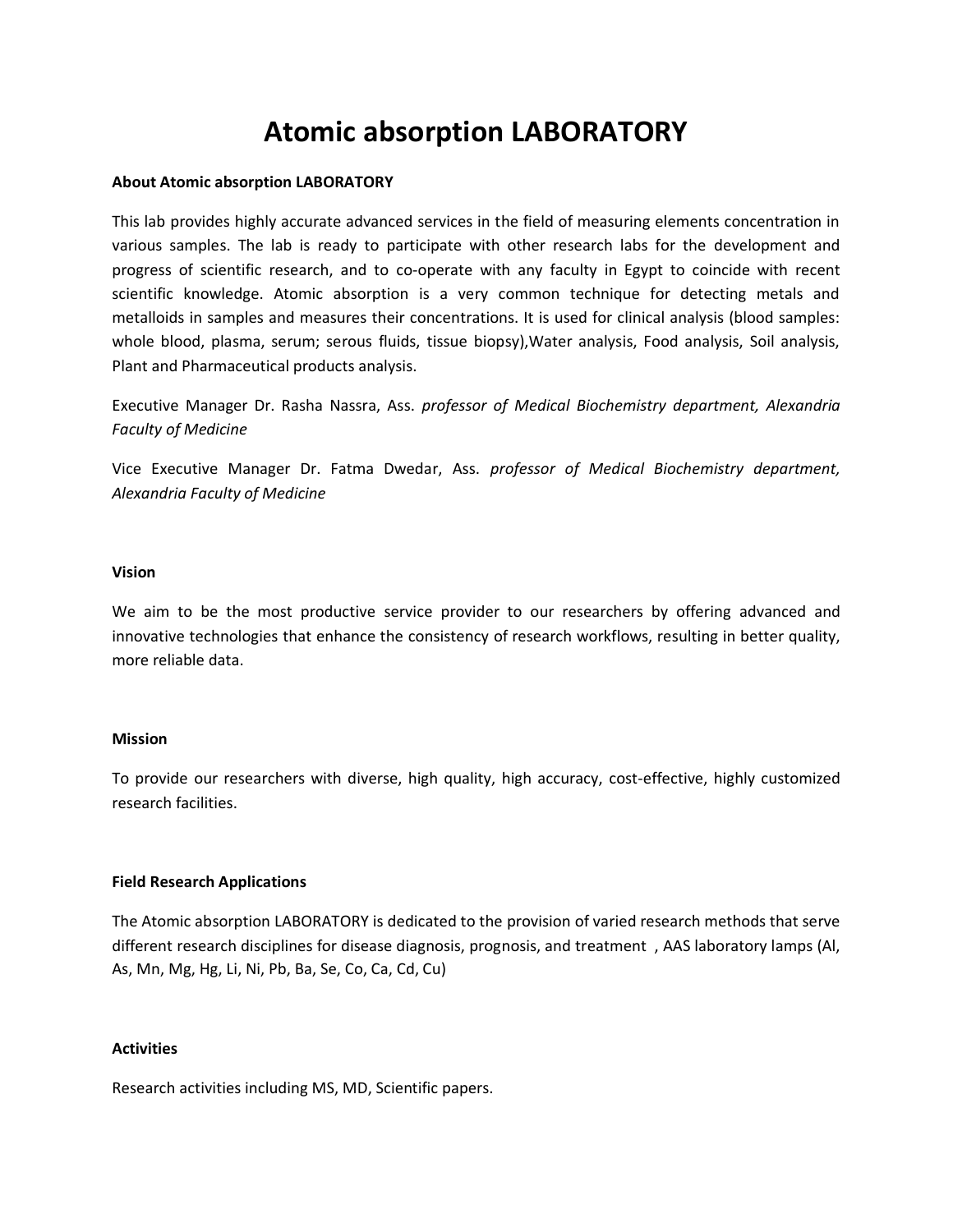Seminars and scientific meetings

Workshops and Hands on training.

Participation in all Medical Research Center scientific activities

## **Team members**

- **Executive Manager:** Dr. Rasha Nassra, Ass. professor of Medical Biochemistry department, Alexandria Faculty of Medicine
- **Vice Executive Manager:** Dr. Fatma Dwedar, Ass. *professor of Medical Biochemistry department, Alexandria Faculty of Medicine*

## **Team Members:**

- Dr. Rasha nassra , Assistant Prof of Medical Biochemistry and Molecular Biology, Alexandria Faculty of Medicine
- Dr. Hazem mannaa , Assistant Prof of Medical Biochemistry and Molecular Biology, Alexandria Faculty of Medicine
- Dr. fatma doedar, Assistant Prof of Medical Biochemistry and Molecular Biology, Alexandria Faculty of Medicine
- Dr. Nada Soliman, Lecturer of Medical Biochemistry and Molecular Biology, Alexandria Faculty of Medicine
- Dr. Hend yassin, Lecturer of Medical Biochemistry and Molecular Biology, Alexandria Faculty of Medicine
- Dr. Mona Hassan, Lecturer of Medical Biochemistry and Molecular Biology, Alexandria Faculty of Medicine
- Dr. Mai elkelany , Lecturer of Medical Biochemistry and Molecular Biology, Alexandria Faculty of Medicine
- Rania Nagy chemist , Alexandria Faculty of Medicine

# **Contact**

- **Dr. Rasha nassra , Assistant Prof of Medical Biochemistry and Molecular Biology, Alexandria Faculty of Medicine**
	- . Tel: 01227713305
	- . e-mail[: rasha.nassra@alexmed.edu.eg](mailto:rasha.nassra@alexmed.edu.eg)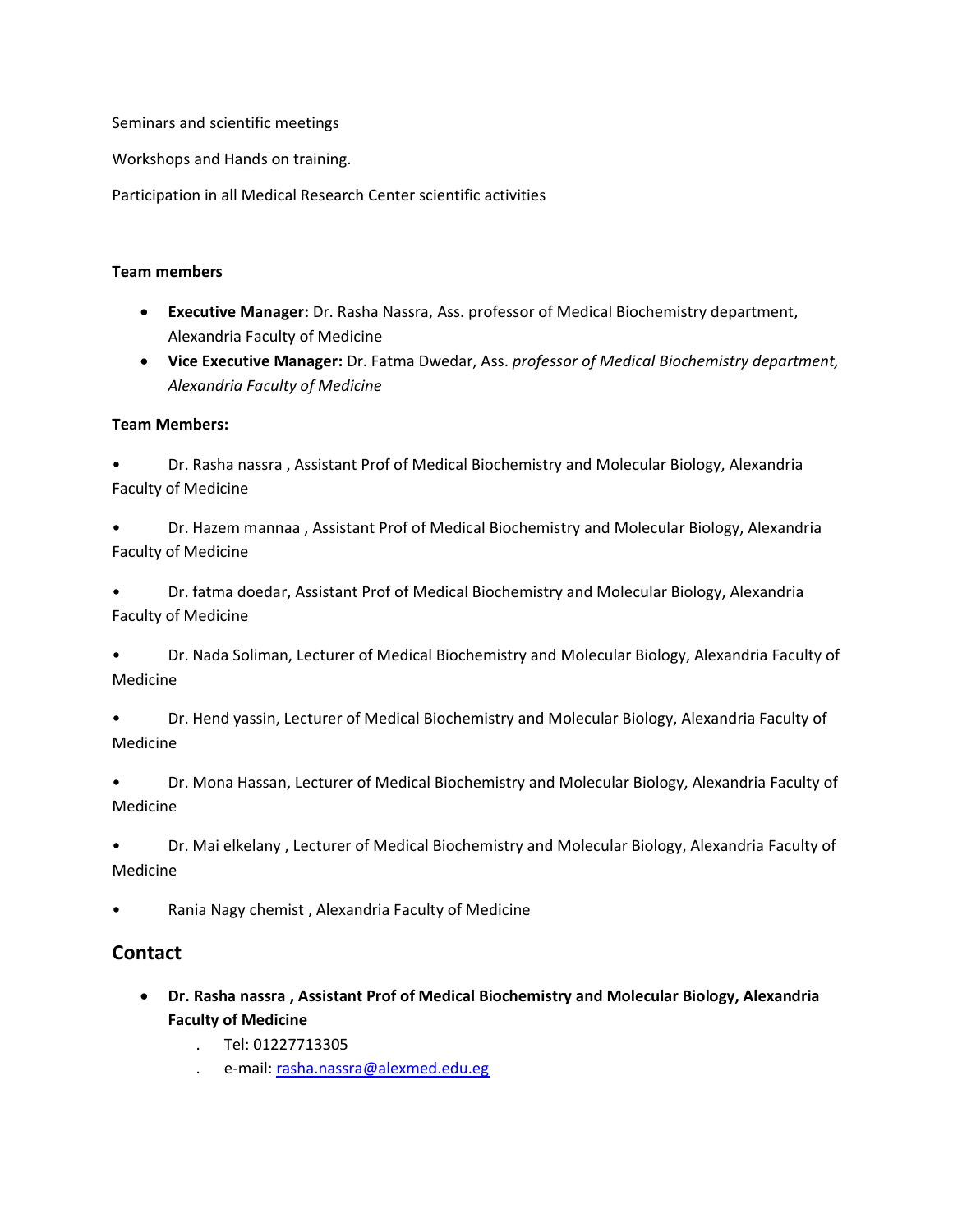- **Dr. Hazem mannaa , Assistant Prof of Medical Biochemistry and Molecular Biology, Alexandria Faculty of Medicine**
	- . **Tel: 01282100065**
	- . **e-mail:** [Hazem.mannaa @alexmed.edu.eg](mailto:rasha.nassra@alexmed.edu.eg)
- **Dr. fatma doedar, Assistant Prof of Medical Biochemistry and Molecular Biology, Alexandria Faculty of Medicine**
	- . **Tel: 01227543430**
	- . **e-mail:** [fatma.doedar @alexmed.edu.eg](mailto:rasha.nassra@alexmed.edu.eg)
- **Dr. Nada Soliman, Lecturer of Medical Biochemistry and Molecular Biology, Alexandria Faculty of Medicine** 
	- . Tel: 01142900770
	- . e-mail[: Nada.soliman @alexmed.edu.eg](mailto:Hend.yassin@alexmed.edu.eg)
- **Dr. Hend yassin, Lecturer of Medical Biochemistry and Molecular Biology, Alexandria Faculty of Medicine** 
	- . Tel: 01023392993
	- . e-mail[: Hend.yassin@alexmed.edu.eg](mailto:Hend.yassin@alexmed.edu.eg)
- **Dr. Mona Hassan, Lecturer of Medical Biochemistry and Molecular Biology, Alexandria Faculty of Medicine**
	- . Tel: 01094806910
	- . e-mail[: mona.fathelbab@alexmed.edu.eg](mailto:mona.fathelbab@alexmed.edu.eg)
- **Dr. Mai elkelany , Lecturer of Medical Biochemistry and Molecular Biology, Alexandria Faculty of Medicine**
	- . Tel: 01007037801
	- . e-mail[: mai.elkelany@alexmed.edu.eg](mailto:mai.elkelany@alexmed.edu.eg)
- **Rania Nagy chemist , Alexandria Faculty of Medicine**
	- . Tel: 01227681943
	- . e-mail[: Ranianagy61@gmail.com](mailto:Ranianagy61@gmail.com)

## **Research equipment**

- . Refrigerator
- . vortex
- . electric balance
- . PH meter
- . incubator
- . microcentrifuge